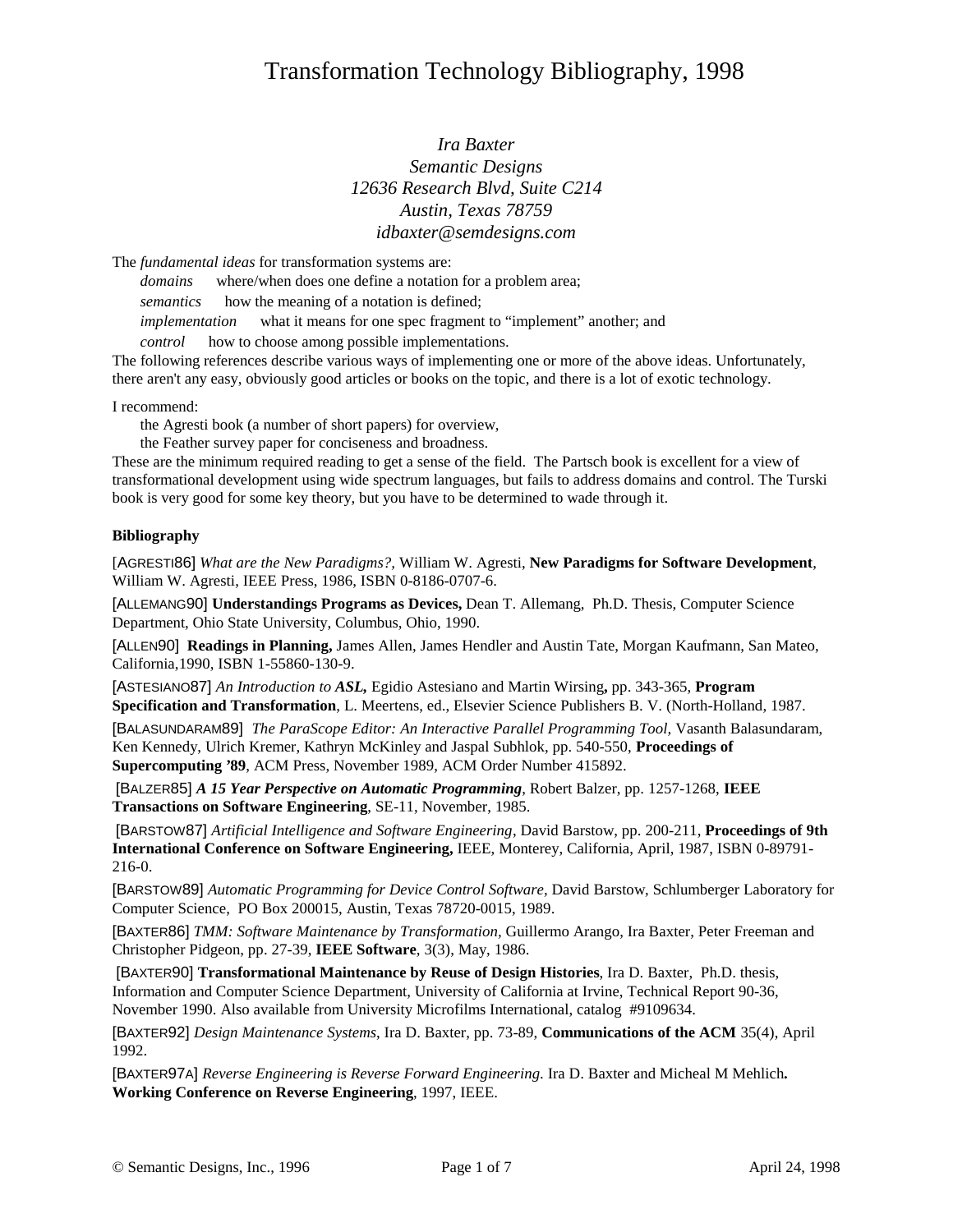

[BAXTER97B] *Software Change Through Design Maintenance*. Ira D. Baxter and Christopher Pidgeon**. Proceedings of International Conference on Software Maintenance** '97, 1997, IEEE Press. Postscript

[BAUER87] **(Lecture Notes in Computer Science 292): The Munich Project CIP,** F. L. Bauer, H. Ehler, A. Horsch, B. Moller, H. Partsch, O. Paukner and P. Pepper, Springer-Verlag, 1987.

[BAUER89] *Formal Program Construction by Transformations-- Computer-Aided, Intuition-Guided Programming,* Fredrich Ludwig Bauer, Bernhard Moller, Helmut Partsch and Peter Pepper, pp. 165-180, **IEEE Transactions on Software Engineering**, 15(2), February 1989.

[BERGSTRA89] **Algebraic Specification,** J. A. Bergstra, J. Heering and P. Klint, ACM Press, New York, 1989, ISBN 0-201-41635-2.

[BIGGERSTAFF98] *Anticipatory Optimization in Domain Specific Translation ,*T. Biggerstaff**, 5th International Conference on Software Reusability**, 1998, IEEE.

[BONDORF91] **Similix Manual, System version 4.0,** Anders Bondorf, DIKU, University of Copenhagen, Denmark, September 1991, (included in Similix distribution).

[BOYLE84] *Program Reuseability through Program Transformation*, J. M. Boyle and M. N. Muralidharan, pp. 575- 588, **IEEE Transactions on Software Engineering**, SE-10(5), 1984.

[BROY80] *Semantic Relations in Programming Lanaguages,* M. Broy, H. Partsch, P. Pepper and M. Wirsing, pp. 101-106, **Information Processing 80,** S. H. Lavington, ed., North-Holland Publishing Company, New York, 1980.

[BULL95] *A Language for Expressing Program Transformations.* Tim Bull. ICSE-17 Workshop on Program Transformations, 1995.

[CHEATHAM79] *A System for Program Refinement,* T. E. Cheatham, Jr., J. A. Townley and G. H. Holloway, pp. 53- 63, **Proceedings of the 4th International Conference on Software Engineering**, September 1979.

[CHEATHAM81] *Program refinement by transformation,* T. E. Cheatham, Jr., J. A. Townley and G. H. Holloway, pp. 430-437, **Proceedings of the Fifth International Conference on Software Engineering,** San Diego, California, March 1981, reprinted in [AGRESTI86].

[CHEATHAM84] *Reusability Through Program Transformation*, T. E. Cheatham, Jr., pp. 589-594, **IEEE Transactions on Software Engineering,** SE-10(5), September 1984.

[CLAUS79] **(Lecture Notes in Computer Science 73) Graph Grammars and Their Application to Computer Science and Biology**, V. Claus, H. Ehrig and G. Rozenberg, Springer Verlag, New York, 1979.

[CYTRON90] *Efficiently Computing Static Single Assignment Form and the Control Dependence Graph,* R. Cytron, J. Ferrante, B. Rosen, and M. Wegman, ACM Transactions on Programming Languages and Systems, Vol 13 No. 4, October 1991 pp. 451-490.

[DEWAR81] *Higher Level Programming: Introduction to the use of the set-theoretic programming language SETL,* R. B. K. Dewar, E. Schonberg and J. T. Schwartz, Courant Institute of Mathematical Sciences, New York University, 1981.

[DIJKSTRA76] **A Discipline of Programming,** Edsger W. Dijkstra, Prentice-Hall, Inc., Englewood Cliffs, New Jersey, 1976, ISBN 0-13-215871-X.

[EHRIG80] *A Case Study of Abstract Implementations and Their Correctnes,* H. Ehrig, H.-J. Kreowski and P. Padawitz, pp. 209-263, **(Lecture Notes in Computer Science 83) Proceeding of the Fourth 'Colloque International sur la Programmation',** 1982.

[ERSHOV82] *Mixed computation: potential applications and problems for study,* A. Ershov, pp. 41-67, **Theoretical Computer Science,** vol 18, 1982.

[FEATHER83] *Reuse in the Context of a Transformation Based Methodology,* Martin S. Feather, pp. 50-58, **ITT Proceedings of the Workshop on Reusability in Programming**, ITT, Newport, Rhode Island, 1983, reprinted in **Tutorial: Software Reusability,** Peter Freeman, ed., IEEE Computer Society, 1987.

[FEATHER84] *Specification and Transformation: Automated Implementation,* Martin S. Feather, pp. 223-230, **Program Transformation and Programming Environments: Report on a Workshop directed by F. L. Bauer and H. Remus**, P. Pepper, ed., Springer-Verlag, New York, 1984.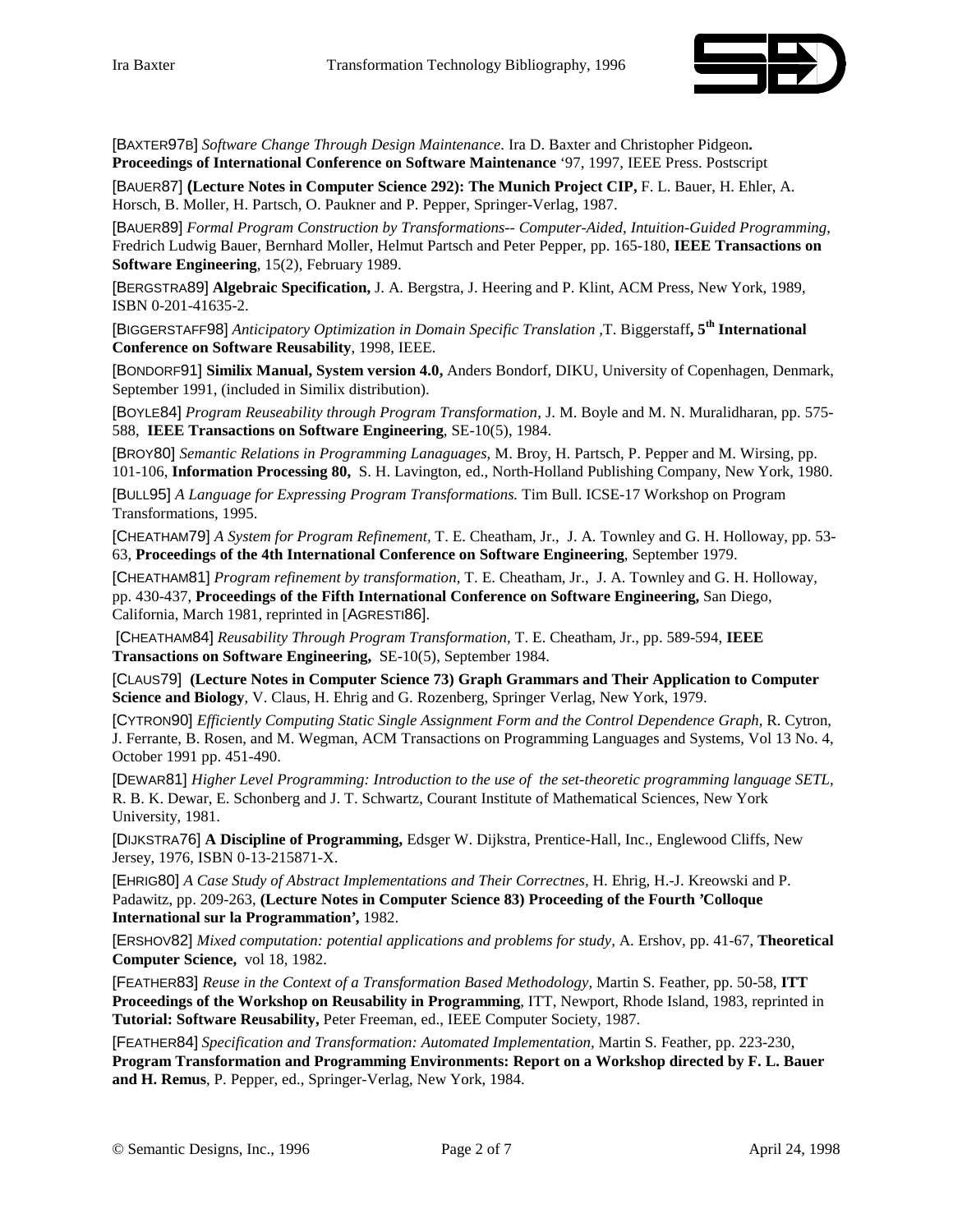

[FEATHER86] *A Survey and Classification of some Program Transformation Approaches and Techniques,* Martin S. Feather, Information Sciences Institute, University of Southern California, April 1986, presented at IFIP WG2.1 Working Conference on Program Specification and Transformation, Bad Toelz, Germany, April 1986.

[FEATHER89A] *Constructing Specifications by Combining Parallel Elaborations*, Martin S. Feather, pp. 198-208, **IEEE Transactions on Software Engineering**, 15(2), February 1989.

[FEATHER89B] *Detecting Interference when Merging Specification Evolutions,* Martin S. Feather, pp. 169-176, **Proceedings, Fifth International Workshop on Software Specification and Design**, Pittsburgh, Pennsylvania, May 1989, published as **ACM SIGSOFT Engineering Notes** 14(3), May 1989.

[FREEMAN87] *A Conceptual Analysis of the Draco Approach to Constructing Software Systems*, Peter Freeman, pp. 830-844, **IEEE Transactions on Software Engineering**, SE-13(7), July 1987.

[GALLIER87] *A General Complete E-Unification Procedure*, Jean H. Gallier and Wayne Snyder, pp. 216-227, **(Lecture Notes in Computer Science 256) Rewriting Techniques and Applications**, Bordeaux, France, Springer-Verlag, May 1987.

[GEHANI86] **Software Specification Techniques**, Narain Gehani and Andrew McGettrick, eds., Addison-Wesley, Reading, Massachusetts, 1986.

[GEORGEFF87B] **Planning**, Michael P. Georgeff, Annual Review Computer Science, volume 2, pps. 359-400, 1987, reprinted in **Readings in Planning**, J. Allen, J. Hendler and Austin Tate, eds., 1990, Morgan Kaufmann, San Mateo, California, ISBN 1-55860-130-9.

[GOGUEN83A] *INSTITUTIONS: Abstract Model Theory for Program Specification*, J. A. Goguen and R. M. Burstall, SRI International and University of Edinburgh, January 1983.

[GOGUEN86] *Reusing and Interconnecting Software Components,* J. Goguen, **IEEE Computer** 19(2), February 1986.

[GORDON85A] *Why Higher-order Logic is a Good Formalism for Specifying and Verifying Hardware,* Michael Gordon, Computer Laboratory, University of Cambridge, England, Report 77, 1985.

[GOLDBERG86] *Knowledge-Based Programming: A Survey of Program Design and Construction Techniques,* Allen T. Goldberg, pp. 752-768, **IEEE Transactions on Software Engineering**, SE-12(7), 1986.

[GREEN81] *Research on Knowledge-Based Programming and Algorithm Design, Cordell Green, Jorge Phillips,* Stephen Westfold, Tom Pressburger, Beverly Kedzierski, Susan Angebranndt, Bernard Mont-Reynaud and Steve Tappel, KES.U.81.2, Kestrel Institute, 1801 Page Mill Road, Palo Alto, California, August 1981.

[HABEL87] *Jungle Evaluation,* Annegret Habel, Hans-Jorg Kreowski and Detlef Plump, pp. 92-112, **(Lecture Notes in Computer Science 332) Recent Trends in Data Type Specification: 5th Workshop on Specification of Abstract Data Types,** Gullane, Scotland, Springer-Verlag, New York 1987.

[HANSEN] *The ACT-System: Experiences and Future Enhancements*, Horst Hansen, pp. 113-130, **(Lecture Notes in Computer Science 332) Recent Trends in Data Type Specification: 5th Workshop on Specification of Abstract Data Types,** Gullane, Scotland, Springer-Verlag, New York 1987.

[HECKMANN88] *A Functional Language for the Specification of Complex Tree Transforms*, R. Heckmann,

**Proceedings of European Symposium On Programming '88**, January 1988.

[HOARE85A] **The Mathematics of Programming**, C. A. R. Hoare, Clarendon Press, Oxford, England, 1986.

[HUET77] *Confluent Reductions: Abstract Properties and Applications to Term-rewriting Systems*, G. Huet, pp. 30- 45, **18th Annual Symposium on Foundations of Computer Science**, 1977.

[HUET78] *Proving and applying program transformations expressed with second-order patterns*, G. Huet and B. Lang, pp. 31-55, **Acta Informatica**, Volume 11, 1978.

[JANSSEN82] *Some Observations on Compositional Semantics*, Theo M. V. Janssen and Peter van Emde Boas, pp. 137-149, **(Lecture Notes in Computer Science 131) Logic of Programs,** New York, 1982.

[JONES89] *Mix: A Self-Applicable Partial Evaluator for Experiments in Compiler Generation*, Neil D. Jones, Peter Sestoft and Harald Sondergaard, **Lisp and Symbolic Computation**, 2(9), 1989.

[JONES90] **Systematic Software Development using VDM (2nd edition),** C.B. Jones, Prentice-Hall International 1990.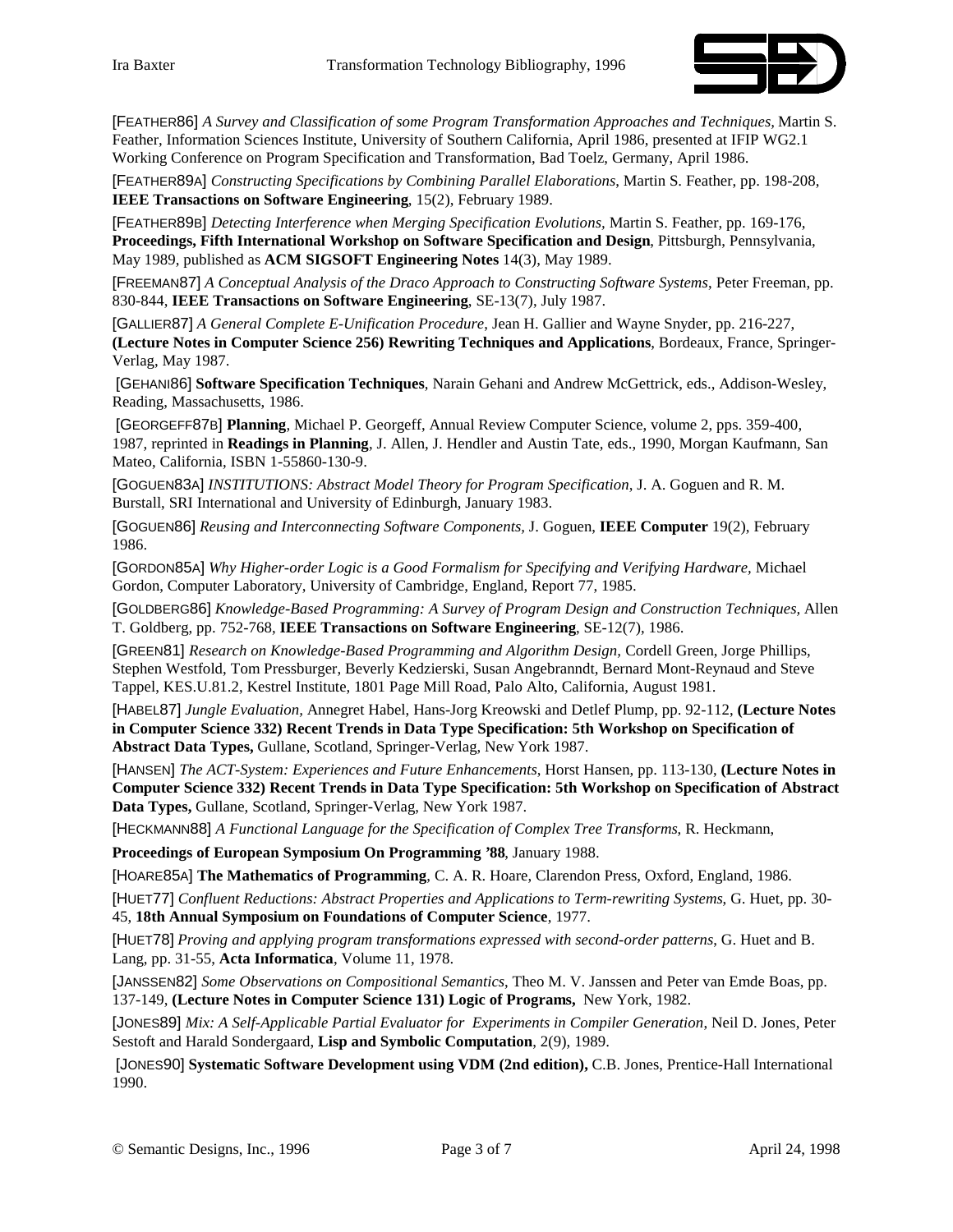

[KAISER89] *Rule-Based Modelling of the Software Development Process*, Gail Kaiser, pp. 84-86, **Proceedings of the 4th International Software Process Workshop: Representing and Enacting the Software Process,** Moretonhampstead, Devon, United Kingdom, May, 1988, published in **ACM Sigsoft Software Engineering Notes** 14(4), May 1989.

[KANT79] **Efficiency considerations in program synthesis: A knowledge-based approach**, Elaine Kant, Ph.D. thesis, Computer Science Department, Stanford University, 1979.

[KANT81] *The Refinement Paradigm: The Interaction of Coding and Efficiency Knowledge in Program Synthesis,* Elaine Kant and David R. Barstow, **IEEE Transactions on Software Engineering**,

September 1981, reprinted in [AGRESTI86] pp. 257-270.

[KANT89] *Automatic Synthesis of Finite Difference Programs*, F. Daube, E. Kant, W. MacGregor and J. Wald, Schlumberger Laboratory for Computer Science, PO Box 200015, Austin, Texas 78720-0015, 1989.

[KANT90] *Automated Synthesis of Finite Difference Programs*, Elaine Kant, Francois Daube, William MacGregor and Joseph Wald, **Symbolic Computations and Their Impact on Mechanics PVP-205**,

The American Society of Mechanical Engineers, New York, NY,1990, ISBN 0-791800598-0.

[KANT91] *Scientific Programming by Automated Synthesis*, Elaine Kant, Francois Daube, William MacGregor and Joseph Wald, **Automating Software Design**, M. Lowry and R. McCartney, eds., AAAI Press, 1991.

[KATZ91] *Constraint Propagation in Software Libraries,* Martin David Katz and Dennis J. Volper, University of California at Irvine, 1992, submitted to special issue on Domain Analysis for **Software and Knowledge Engineering**, G. Arango, ed.

[KELSEY89] **Compilation by Program Transformation**, Richard Kelsey, Ph.D. thesis, Yale University, May 1989.

[KIBLER78] **Power, Efficiency, and Correctness of Transformation Systems**, Dennis F. Kibler, Ph.D. thesis, University of California at Irvine, Irvine California, 1978.

[KRIEG-BRUCKNER88] *The PROSPECTRA Methodology of Program Development*, Bernd Krieg-Bruckner, pp. 1- 15, **IFIP/IFAC Working Conference on Hardware and Software for Real Time Process Control,** Warsaw, Poland, North-Holland, New York, 1988.

[KRIEG-BRUCKNER89A] *Algebraic Specification and Functionals for Transformational Program and Meta Program Development,* Bernd Krieg-Bruckner, pp. 36-59, **(Lecture Notes in Computer Science 352)TAPSOFT '89: Proceedings of the International Joint Conference on Theory and Practice of Software Development**, Barcelona, Spain, Springer-Verlag, March 1989.

[KRIEG-BRUCKNER89B] *ESPRIT Project Report #390: Algebraic Specification with Functionals in Program Development by Transformation*, B. Krieg-Bruckner**, Esprit 89: Proceedings of the 6th Annual Esprit Conference**, Brussels, Belguim, Luwer Academics, Dordrecht, The Netherlands, November 1989. Edited by Commission of the European Communities, Directorate-General Telecommunications, Information Industries and Innovation.

[LEE88] *Formally Integrating Real-Time Specification and Implementation: A Research Proposal,* Insup Lee, Susan Davidson and Richard Gerber, GRASP Lab 160, MS-CIS-88-84, Computer and Information Science Department, University of Pennsylvania, 1988.

[LOGRIPPO92] *An introduction to LOTOS: learning by examples*, L. Logrippo, M. Faci and M. Haj-Hussein, pp. 325-342, **Computer Networks and ISDN Systems**, Volume 23, North-Holland, 1992.

[LOWRY89] *Chapter XX: Knowledge-based Software Engineering*, Michael Lowry and Raul Duran, pp. 242-322, **The Handbook of Artificial Intelligence, Volume 4**, Avron Barr, Paul R. Cohen and Edward A. Feigenbaum, eds., Addison-Wesley, Reading, Massachusetts 1989.

[LOWRY91] **Automating Software Design**, M. Lowry and R. McCartney, AAAI Press, 1991.

[MAGGIOLO-SCHETTINI88] *Web Structures: A tool for Representing and Manipulating Programs*, A. Maggiolo-Schettini, M. Napoli and G. Tortora, **IEEE Transactions on Software Engineering,** 14(11), November 1988.

[MAIBAUM84] *On What Exactly is Going On When Software is Developed Step-by-Step*, T.S.E. Maibaum and W. M. Turski, pp. 528-533, **Proceedings of the IEEE 7th International Conference on Software Engineering,** IEEE, March 1984.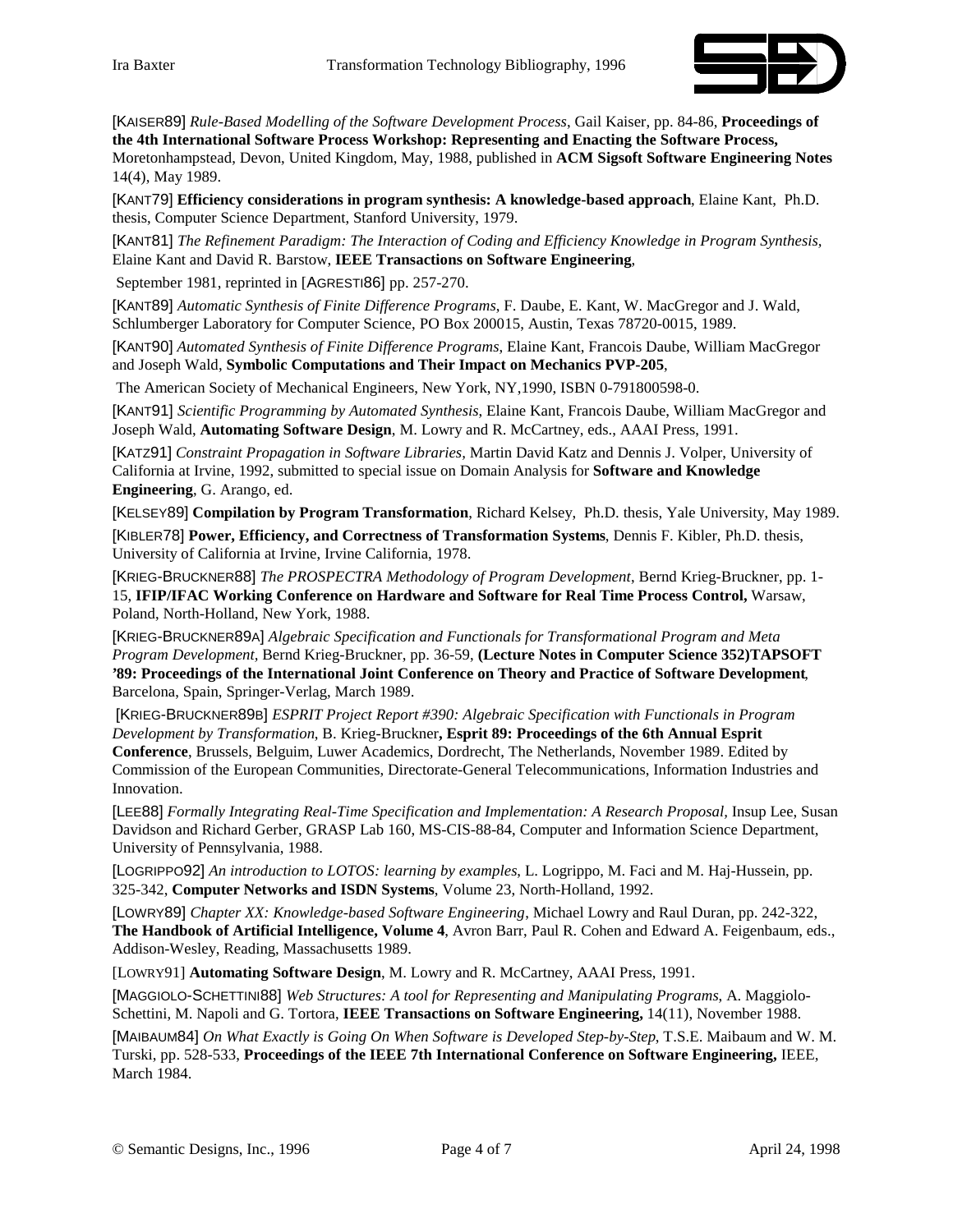

[MCCARTNEY87] *Synthesizing Algorithms with Performance Constraints*, Robert D. McCartney, pp. 149-154, **Proceedings 6th National Conference on Artificial Intelligence**, AAAI, Seattle, Washington, July 1987.

[MCCARTNEY88] **Synthesizing algorithms with performance constraints***,* Robert McCartney, Ph.D. thesis, Technical Report No. CS-87-28, Department of Computer Science, Brown University, 1988.

[MELTON85] *Galois Connections and Computer Science Applications*, A. Melton, D. A. Schmidt and G. E. Strecker, pp. 299-312, **(Lecture Notes in Computer Science 240) Category Theory and Computer Programming,** Springer-Verlag, New York, 1985.

[MEERTENS86] **Proceedings of the IFIP TC2/WG 2.1 Working Conference on Program Specification and Transformation**, L G. L. T. Meertens, eds., Bad Tolz, FRG, North-Holland, New York, 1986.

[MANNA92] *Fundamentals of Deductive Program Synthesis* , Zohar Manna and Richard Waldinger, CS-92-1404, Stanford University, Department of Computer Science, January 1992. Submitted to **IEEE Transactions on Software Engineering.**

[MILLI86] *Formal Models of Stepwise Refinement*, Ali Milli, Jules Desharnais and Jean Raymond Gagne, pp. 231- 276, **ACM Computing Surveys** 18(3), September 1986.

[MORGAN84] *Specification of the Unix Filesystem*, Carrol Morgan and Bernard Sufrin**,** pp. 128-142, **IEEE Transactions on Software Engineering** SE-10(2), March 1984.

[MOSTOW84] *Application of a Transformational Software Development Methodology to VLSI Design,* Jack Mostow and Bob Balzer, pp. 51-61, **Systems and Software** Volume 4, 1984.

[MOSTOW85] *Towards better models of the design process*, J. Mostow, pp. 44-56, **AI Magazine** 6(1), 1985.

[NAGL78] *A Tutorial and Bibliographical Survey on Graph Grammars*, Manfred Nagl, pp. 1-69, **(Lecture Notes in Computer Science 73) Graph Grammars and Their Application to Computer Science and Biology**, V. Claus, H. Ehrig and G. Rozenberg, eds., Springer-Verlag, New York, 1978.

[NEIGHBORS80] **Software Construction Using Components,** James Milne Neighbors, Ph.D. thesis, Tech Report 160, Department of Information and Computer Science, University of California at Irvine, 1980.

[NEIGHBORS84A] *The Draco Approach to Constructing Software from Reusable Components, James Neighbors,* **IEEE Transactions on Software Engineering**, SE-10(5), September 1984.

[NEIGHBORS84B] **Draco 1.3 Users Manual,** James M. Neighbors, Technical Report 230, Information and Computer Sciences Department, University of California at Irvine, October 1984.

[NEIGHBORS89] *Draco: A Method for Engineering Reusable Software Systems,* James M. Neighbors, pp. 295-320, **Software Reusability**, Ted J. Biggerstaff and Alan J. Perlis, eds., ACM Press, New York,1989, ISBN 0-201-08017- 6.

[PACIFIC-SIERRA90] **The MIMDizer User's Guide,** Pacific-Sierra Research Corporation, 12340 Santa Monica Blvd, Los Angeles, CA 90025, 1990.

[PAGAN81] **Formal Specification of Programming Languages: A Panoramic Primer,** Frank G. Pagan, Prentice-Hall, Englewood Cliffs, New Jersey 07632, 1981, ISBN 0-13-329052-2.

[PAIGE82] *Finite Differencing of Computable Expressions*, R. Paige and S. Koenig, pp. 402-454, **ACM Transactions on Programming Languages and Systems** 4(3), July 1982.

[PAIGE86] *Programming with Invariants*, Robert Paige, pp. 56-69, **IEEE Software** 3(1), January 1986.

[PARTSCH83] *Program Transformation Systems,* H. Partsch and R. Steinbruggen, pp. 199-236, **Computing Surveys** 15(3), March 1983. Reprinted in [AGRESTI86].

[PARTSCH90] **Specification and Transformation of Programs,** Helmut A. Partsch, Springer-Verlag, 1990, ISBN 3-540-52589-0.

[PEPPER80] *On the Feedback between Specifications and Implementations: an Example*, P. Pepper and H. Partsch, Technical Report TUM-I80111, Institut fur Informatik, Technische Universitat Munchen, 1980.

[POTTER91] **An introduction to formal specification and Z,** B. Potter, D. Till and J. Seymour, Prentice-Hall, 1991.

[PRYWES88] *Reverse Software Engineering,* N. Prywes, X. Ge, I. Lee and M. Song, MS-CIS-88-99, Computer and Information Science Department, University of Pennsylvania, 1988.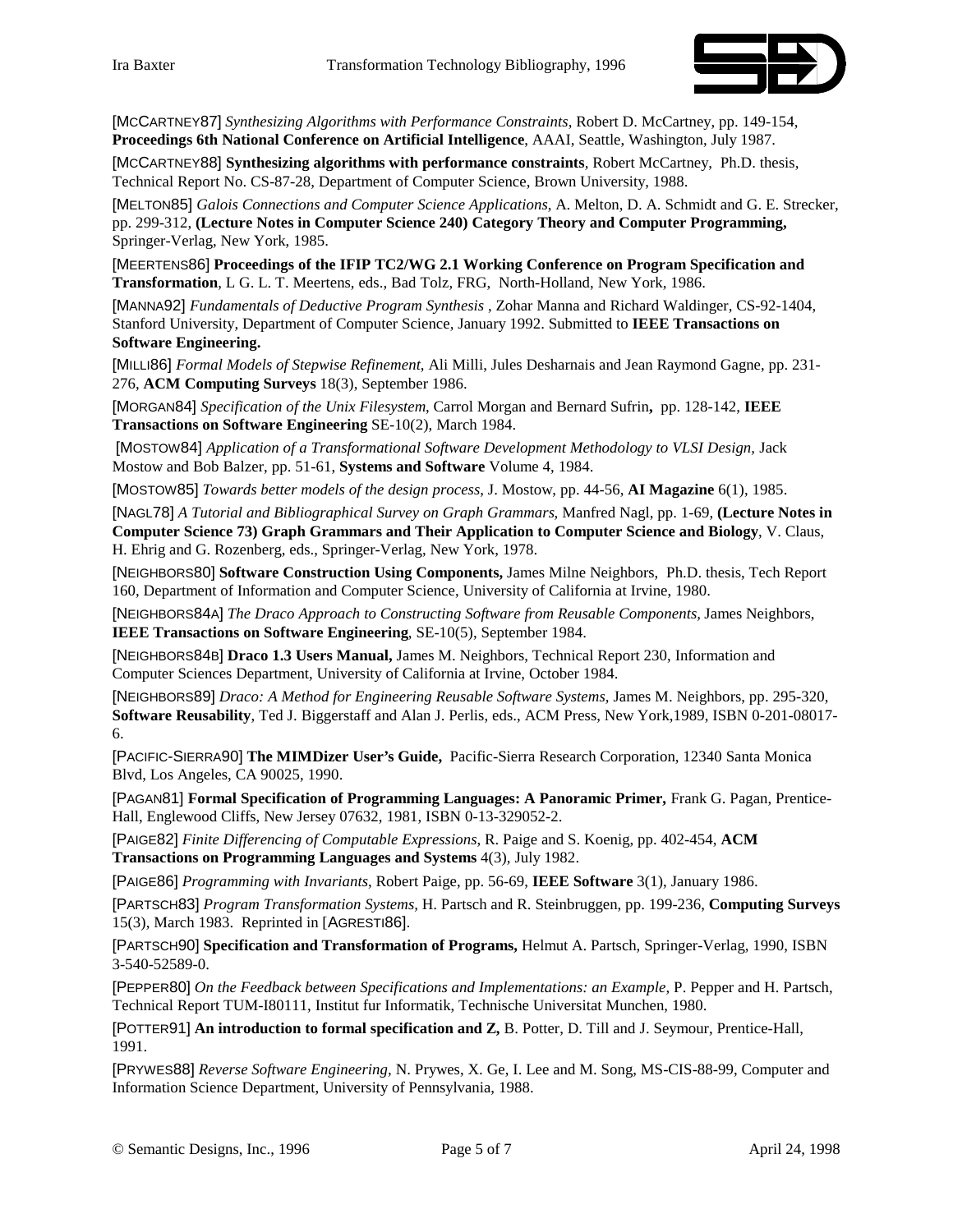

[REDDY88] *Transformational derivation of programs using the Focus System,* Uday S. Reddy, **Proceedings of the Symposium on Practical Software Engineering Environments**, Illinois Urbana-Champain, **ACM SIGSOFT/SIGPLAN**, 1988.

[REASONINGSYSTEMS86] REFINE User's Guide, Reasoning Systems Incorporated, Palo Alto, 1986.

[RICH86] **Readings in Artificial Intelligence and Software Engineering,** Charles Rich and Richard C. Waters, eds., Morgan-Kauffmann, Los Altos, California, 1986.

[SANELLA88B] *A Survey of Formal Software Development Methods,* Donald Sanella, ECS-LFCS-88-56, Laboratory for Foundations of Computer Science, University of Edinburgh, July 1988.

[SCACCHI86] *Gist: An Operational Knowledge Specification Language,* Walt Scacchi, University of Southern California, Information Sciences Institute Institute, April 1986.

[SCHERLIS81] *Program Improvement by Internal Specialization,* William L. Scherlis, **Conference Record of the Eighth Annual ACM Symposium on Principles of Programming Languages**, ACM, Williamsburg, Virginia, January 1981.

[SCHERLIS83] *First Steps Towards Inferential Programming,* W. Scherlis and D. Scott, pp. 199-212, **Proceedings IFIP 9th World Computer Congress,** 1983.

[SEPPANEN87] *Background and Relevant Work: Navigation in a Transformational Software Construction Process*, Veikko Seppanen, Advanced Software Engineering Project, Department of Information and Computer Science, University of California at Irvine, August 1987.

[SIMONYI95] *The Death of Computer Languages, The Birth of Intentional Programming*, Charles Simonyi, 28th Annual International Seminar on the Teaching of Computing Science at University Level, (sub-Seminar) The Future of Software, University of Newcastle upon Tyne, September 1995. Microsoft Tech report MSR-TR-95-52.

[SIMONYI96] *Intentional Programming - Innovation in the Legacy Age*, Charles Simonyi, Microsoft Research, presented at IFIP WG 2.1 meeting, June 4, 1996.

[SIMONYI98] *Transformation in Intentional Programming* , W. Aitken, B. Dickens, P. Kwiatkowski, O. de Moor, D. Richter, and C. Simonyi, **5th International Conference on Software Reusability**, 1998, IEEE.

[SINTZOFF86] *Replay Project Synopsis,* M. Sintzoff, REPLAY-1651, Cisi Ingenierie, December 1986.

(This report actually has no designated author. However, the contents are very similar to that of M. Sintzoff's work, and so it has been attributed to him. An addendum to this report appeared in August 1987).

[SMITH85] *Top-Down Synthesis of Divide-and-Conquer Algorithms,* Douglas R. Smith, pp. 43-96,

**Artificial Intelligence** (27), Elsevier Sciences B. V. (North Holland), 1985.

[SMITH86] *Research on Knowledge-Based Software Environments at Kestrel Institute,* D. R. Smith, G. B. Kotik and S. J. Westfold, pp. 1278-1295, **IEEE Transactions on Software Engineering** SE-11, November 1985.

[SMITH89A] *KIDS: A Semi-Automatic Program Development System*, Douglas R. Smith, Kestrel Institute, Palo Alto, California 94304, October 1989. To appear in *Special Issue on Formal Methods***, IEEE Transactions on Software Engineering.**

[SMITH89B] *Algorithm Theories and Design Tactics,* Douglas R. Smith and Micheal R. Lowry, KES.U.89.3, Kestrel Institute, Palo Alto, California 94304, April 1989.

[SNEED88] *Inverse Transformation of Software from Code to Specification*, Harry M. Sneed and Gabor Jandrasics, pp. 102-109, **Proceedings- Conference on Software Maintenance**, Phoenix, Arizona, October 1988, ISBN 0- 8186-0879X, IEEE Catalog 88CH2615-3.

[SRINIVAS89] *Algebraic Specification: Syntax, Semantics and Structure,* Y. V. Srinivas, Technical Report 90-15, Advanced Software Engineering Project, Department of Information and Computer Science, University of California at Irvine, April 1990.

[SRINIVAS96] *The Architecture of Specware, a Formal Software Development System*, Yellamraju V. Srinivas and James L. McDonald,Kestrel Institute Technical Report KES.U.96.7, August 1996

[STEIER89**] Algorithm Synthesis: A Comparative Study**, D. M. Steier and A. P. Anderson, Springer-Verlag, New York, 1989, ISBN 0-387-96960-8.